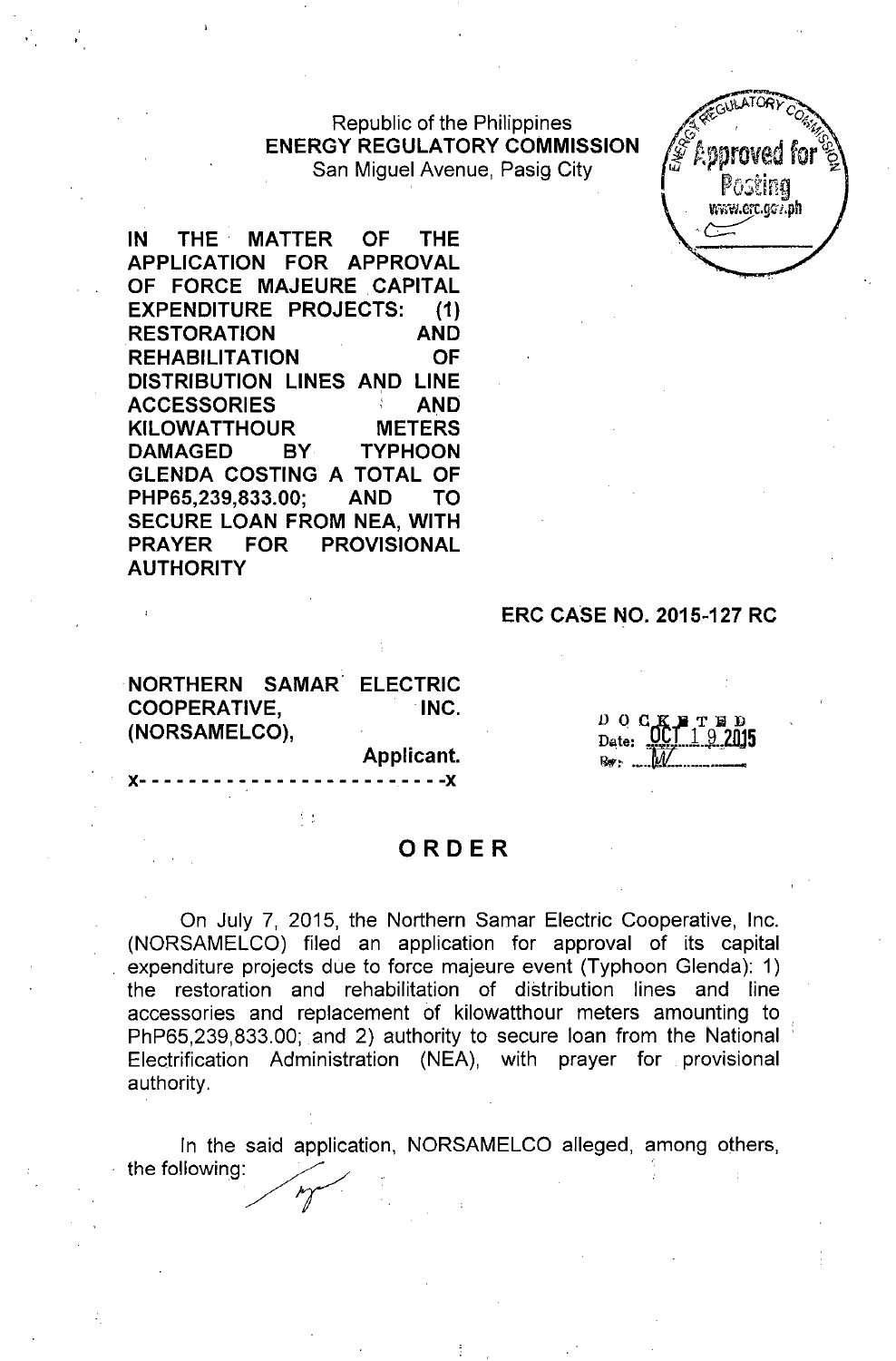$\frac{1}{2}$  .

 $\mathcal{L}^{\text{max}}$ 

- 1. It is an electric cooperative existing pursuant to Presidential Decree No. 269 (P.O. 269), as amended by P.O. 1645 located at Brgy. Magsaysay, Bobon Norther Samar;
- 2. It holds a 50-year franchise issued by the National Electrification Commission (NEC) to operate an electric light and power distribution service in certain municipalities in the Province of Northern Samar, namely: San Isidro, Victoria, Allen, Lavezares, Rosario, San Jose, Sobon, Lope de Vega, Mondragon, Catarman, San Vicente, Capul, San Antonio, Siri, San Roque, Pambujan, Silvino Lobos, Laoang, Catubig, Las Navas, Palapag, Mapanas, Gamay and Lapinig;
- 3. Pursuant to Section 3.3, Article III of the Commission's Resolution No. 26, Series of 2009, and other pertinent rules and regulations, the application was filed for the approval of the following force majeure capital project: (1) restoration and rehabilitation of distribution lines and line accessories, and replacement of kilowatthour meters damaged by Typhoon Glenda on July 15, 2014 amounting to PhP65,239,833.00; and (2) authority to secure loans from NEA;
- 4. After the typhoon, it immediately commenced the restoration of the damaged distribution lines and line accessories including the kilowatthour meters;
- 5. The following information were submitted in support of the application:
	- . I. Restoration and Rehabilitation of Distribution Lines and Line accessories and replacement of kilowatthour meters damaged by Typhoon Glenda amounting to PhP65,239,833.00
		- a) Project Title Restoration and Rehabilitation of Distribution Lines and line accessories and replacement of damaged kilowatthour meters;
		- b) Project Description Recovery of expenses for the restoration and rehabilitation of distribution lines, line line accessories and the replacement of damaged kilowatthour meters;

'm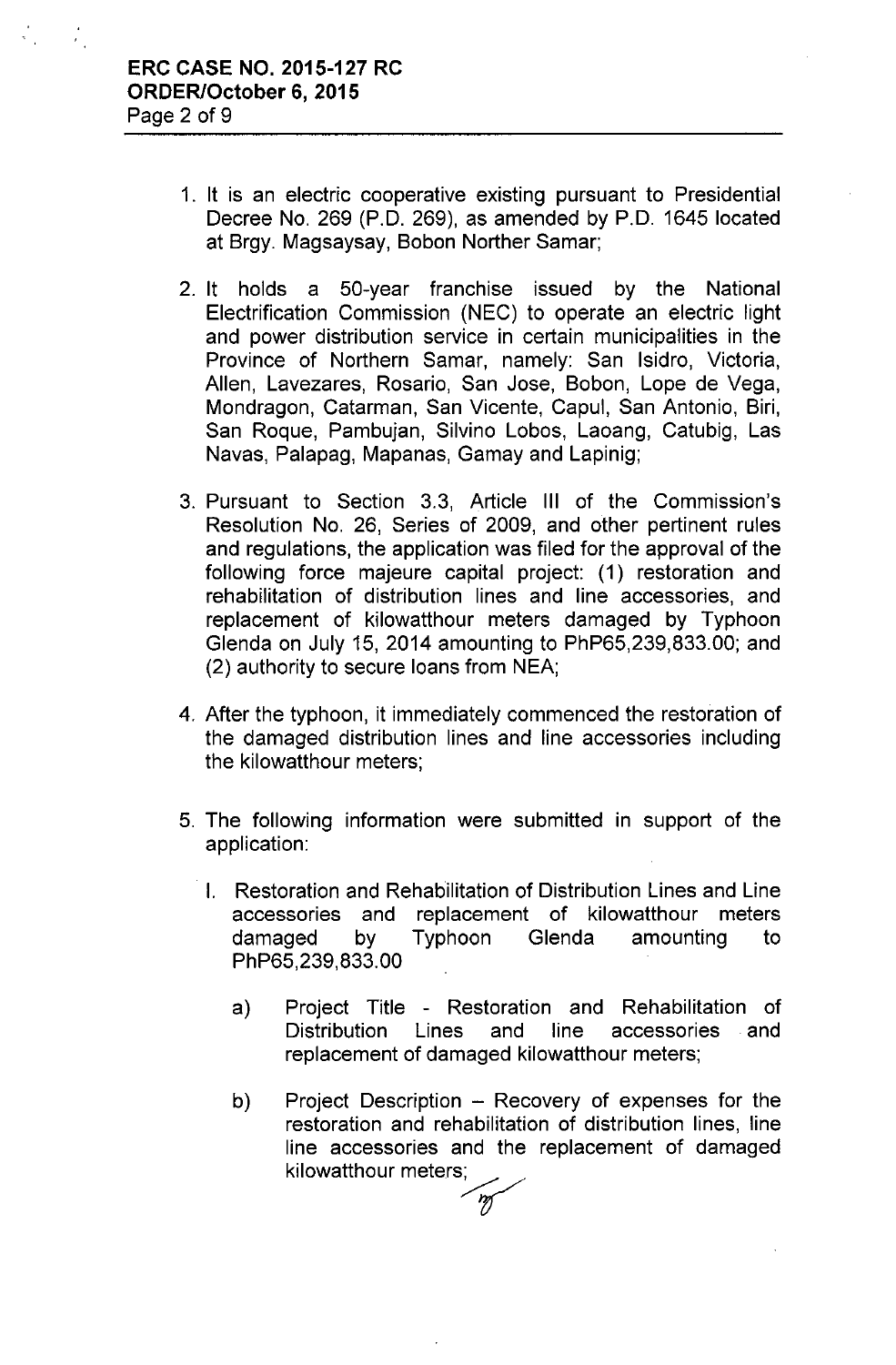- c) Schedule and Cost Estimates PhP65,239,833.00;
- d) Technical Evaluation of Alternative Solutions; and
- e) Difficulties and problems met.
- II. Authority to secure loan from NEA Releases of all loans for the two (2) projects: the restoration and rehabilitation of lines and replacement of kilowatthour meters and repairs of the substations.
	- a) Typhoon Glenda Amortization Schedule for ten (10) years from September 2015 to September 2025;
- 6. It requested NEA to release the funds needed to purchase the materials and equipment for the restoration and rehabilitation of the damaged distribution lines;
- 7.. The estimated total cost of the project is Sixty-Five Million Two Hundred Thirty-Nine Thousand Eight Hundred Thirty-Three Pesos (PhP65,239,833.00);
- 8. It also submitted the following documents in support of the application:
	- a) Budget request to NEA;
	- b) Assembly Unit;
	- c) Bill of Materials and cost estimate;
	- d) Typhoon damage report;
	- e) Photographs of damaged lines;
	- f) NEA disbursement voucher amounting to PhP29,168.450.10;
	- g) NEA disbursement voucher amounting to PhP23,334,763.08;
	- h) NEA schedule of amortization amounting to PhP36,888.995.00; and
	- i) NEA schedule of amortization amounting to PhP28,350.838.00;
- 9. The total calamity loan of PhP65,239,833.00 shall have an indicative rate impact to its consumers derived from the total project cost; amit<sub>!</sub><br>• im<sub>l</sub><br>n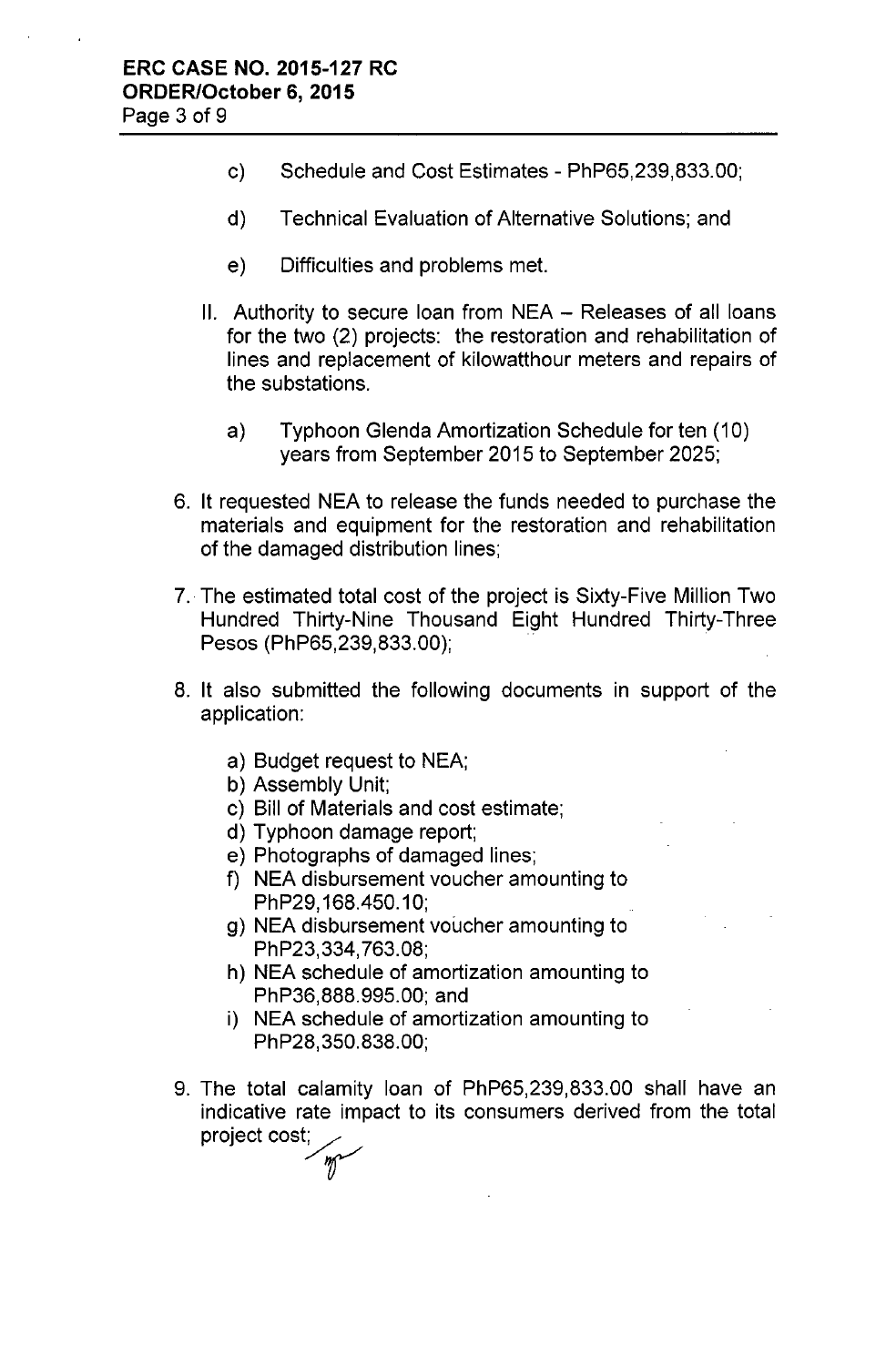- 10. The implementation of the project will ensure power restoration in its entire coverage area and delivery of more reliable and efficient service to its consumers. It is also intended to restore the safety and protection of its entire distribution system;
- 11. The approval of the capital expenditure projects due to force majeure (Typhoon Glenda) is needed to maintain efficient, reliable and safety delivery of power to its existing and future consumers, and will redound to the benefit of the consuming public; and
- 12. It prays that the Commission:
	- a. Issue, immediately upon filing of the application, a provisional authority for the approval of the following force majeure capital projects:
		- 1) Restoration and rehabilitation of distribution lines and line accessories and replacement kilowatthour meters damaged by Typhoon Glenda amounting to total of PhP65,239,833.00; and
		- 2) Approval of the loan amortization secured from NEA for the expenses incurred in the two (2) force majeure capital projects; and
	- b. Approve and allow the recovery of the costs of the project.

Finding the said application to be sufficient in form and in substance with the required fees having been paid, the same is hereby<br>set for jurisdictional hearing, expository presentation, pre-trial set for jurisdictional hearing, expository presentation, pre-trial conference and evidentiary hearing on **November 26,2015 (Thursday) at two o'clock in the afternoon (2:00 P.M.) at the NORSAMELCO's Main Office, Barangay Magsaysay, Bobon, Northern Samar.**

NORSAMELCO is hereby directed to cause the publication of the attached Notice of Public Hearing, at its own expense, twice (2x) for two (2) successive weeks in two (2) newspapers of general circulation in the Philippines, with the date of the last publication to be made not later than ten (10) days before the date of the scheduled initial hearing. It is also directed to inform the consumers within its franchise area, by any other means available and appropriate, of the filing of the r<br>ar<br>M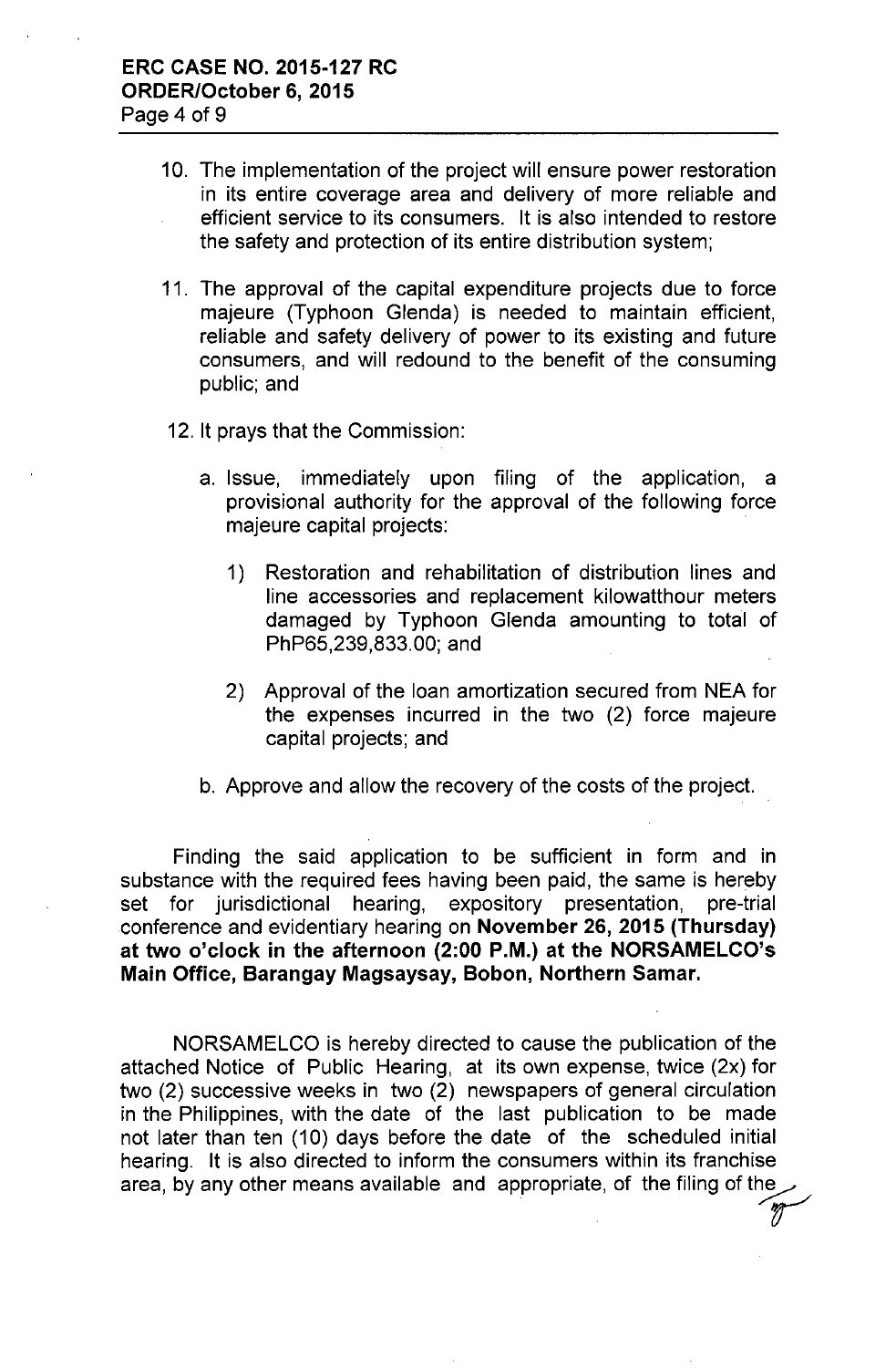## **ERC CASE NO. 2015-127 RC ORDER/October 6, 2015** Page 5 of 9

instant application, its reasons therefor, and of the scheduled hearing thereon.

Let copies of the application, this Order and the attached Notice of Public Hearing be furnished the Office of the Solicitor General (OSG), the Commission on Audit (COA), and the Committees on Energy of both Houses of Congress. They are hereby requested, if they so desire, to send their duly authorized representatives at the scheduled hearing.

Likewise, let copies of this Order and the attached Notice of Public Hearing be furnished the Offices of the Governor of Northern Samar and the Mayors of the Municipalities within NORSAMELCO's franchise area for the appropriate posting thereof on their respective bulletin boards.

NORSAMELCO is hereby directed to furnish all those making requests therefor with copies of the application and its attachments, subject to reimbursement of reasonable photocopying costs.

On the date of the initial hearing, NORSAMELCO must submit to the Commission its written Compliance with the jurisdictional requirements attaching therewith, methodically arranged and duly marked, the evidences on the actual posting and publication of the Notice of Public Hearing consisting of certifications issued to that effect, signed by the afore-mentioned Governor and Municipal Mayors or their duly authorized representatives, bearing the seals of their offices, and the affidavits of the Editors or Business Managers of the newspapers where the said Notice of Public Hearing were published together with the complete issues of the said newspapers, and such other proofs of compliance with the requirements of the Commission.

NORSAMELCO and all interested parties are directed to submit, at least five (5) days before the date of initial hearing and pre-trial conference, their respective Pre-trial Briefs containing, among others:

- a) A summary of admitted facts and proposed stipulation of facts;
- b) The issues to be tried or resolvec 'r'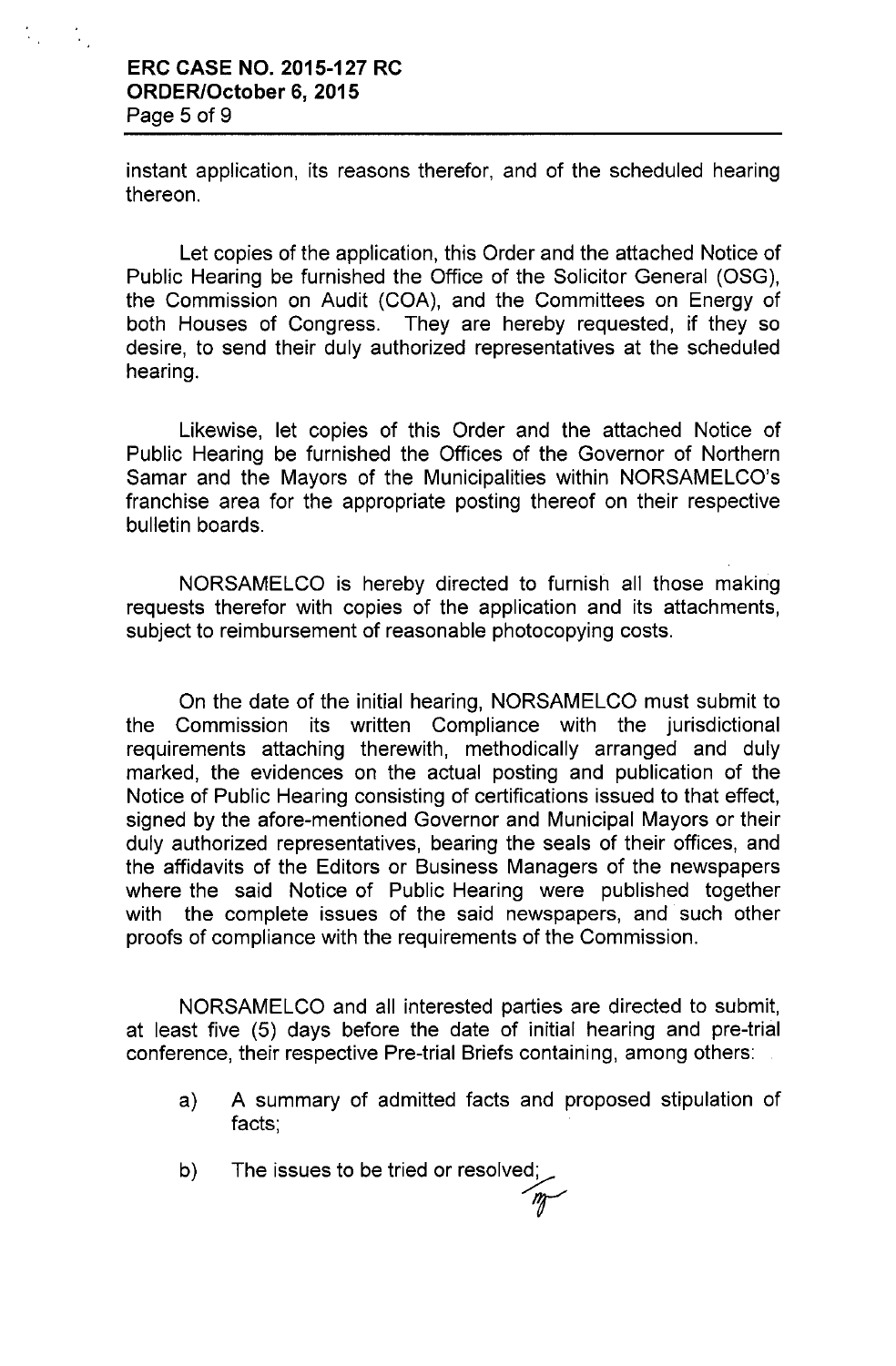- c) The documents or exhibits to be presented, stating the purposes and proposed markings therefore; and
- d) The number and names of the witnesses, with their written testimonies in an individual affidavit form, to be attached to the Pre-trial Brief.

Failure of NORSAMELCO to submit the required Pre-trial Brief and Judicial Affidavits of its witnesses within the prescribed period shall be a ground for cancellation of the scheduled hearing, and the resetting of which shall be six (6) months from said date of cancellation.

As part of the pre-trial conference, NORSAMELCO must also be prepared to make an expository presentation of its application, aided by whatever communication medium that it may deem appropriate for the purpose, in order to put in plain words and explain, for the benefit of the consumers and other concerned parties, what the application is all about and the reasons and justifications being cited in support thereof.

#### **SO ORDERED.**

Pasig City, October 6, 2015.

 $\ddagger$ 

FOR AND BY AUTHORITY OF THE COMMISSION:

**- JOSE VICENTE B. SAL** Chairman **All 'ERe - --** <sup>I</sup> *Office a/the Chairman*  $-1.2015 - 015 - 00713$ 

mtco/GyO/NJg/Capex/2015-127 RC NORSAMELCO/initial order.doc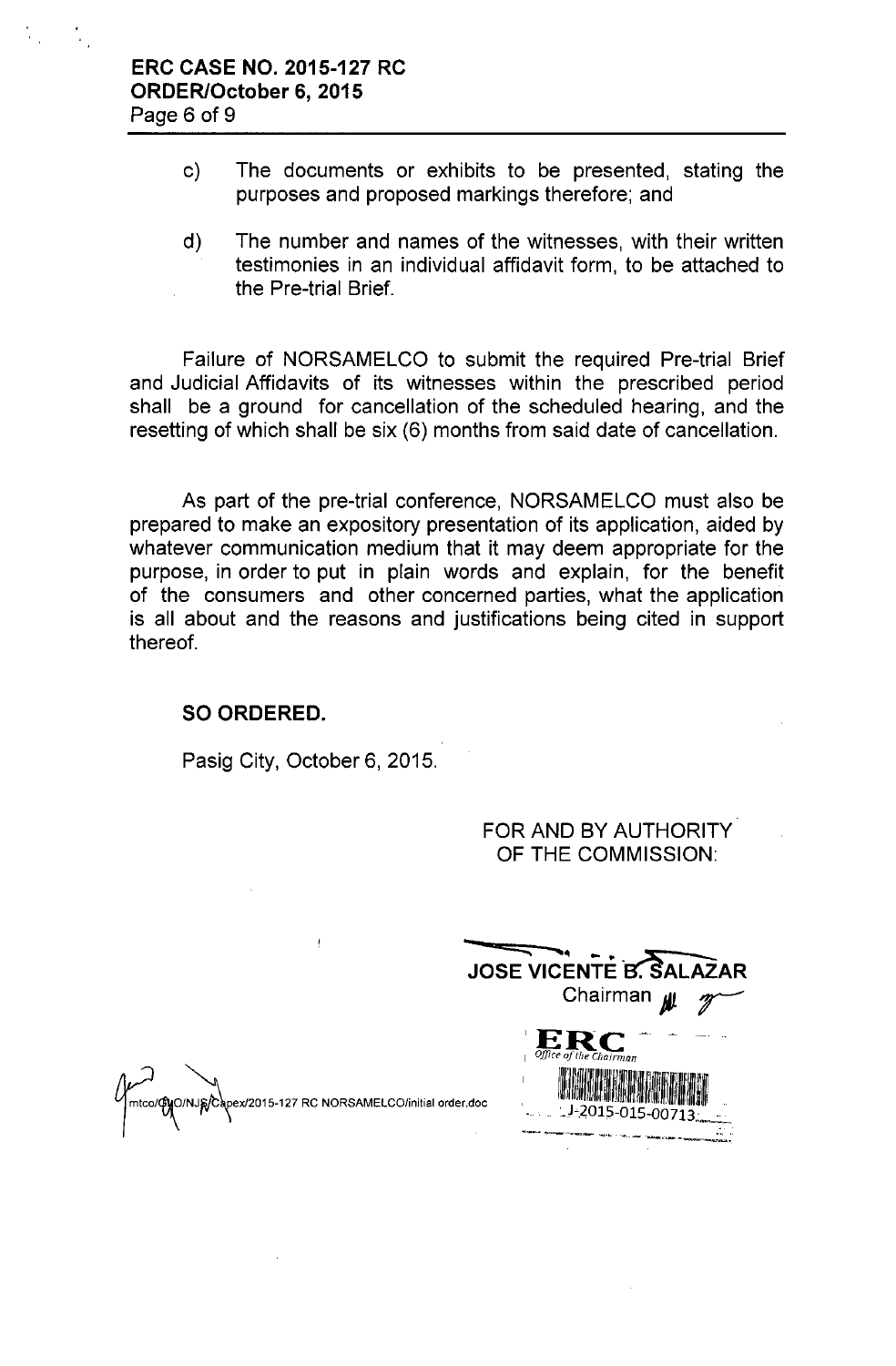#### Copy Furnished:

- 1. ATTY. ZENON S. SUAREZ Counsel for Applicant NORSAMELCO Rm. 506 Web-Jet Bldg. 64 Quezon Avenue Cor. BMA St. Quezon City
- 2. Mr. Hector N. Tabilisima Project Supervisor/Acting General Manager Northern Samar Electric Coop., Inc. (NORSAMELCO) Brgy. Magsaysay, Bobon Northern Samar
- 3. Office of the Solicitor General 134 Amorsolo Street, Legaspi Village Makati City, Metro Manila
- 4. Commission on Audit Commonwealth Avenue Quezon City, Metro Manila
- 5. Senate Committee on Energy GSIS Bldg., Roxas Blvd., Pasay City Metro Manila
- 6. House Committee on Energy Batasan Hills, Quezon City, Metro Manila
- 7. Office of the Provincial Governor Province of Northern Samar
- 8. Office of the Municipal Mayor Municipality of San Vicente Province of Northern Samar
- 9. Office of the Municipal Mayor Municipality of San Antonio Province of Northern Samar
- 10. Office of the Municipal Mayor Municipality of Lavezares Province of Northern Samar
- 11. Office of the Municipal Mayor Municipality of Allen Province of Northern Samar
- 12. Office of the Municipal Mayor Municipality of Victoria Province of Northern Samar mar<br>.*r*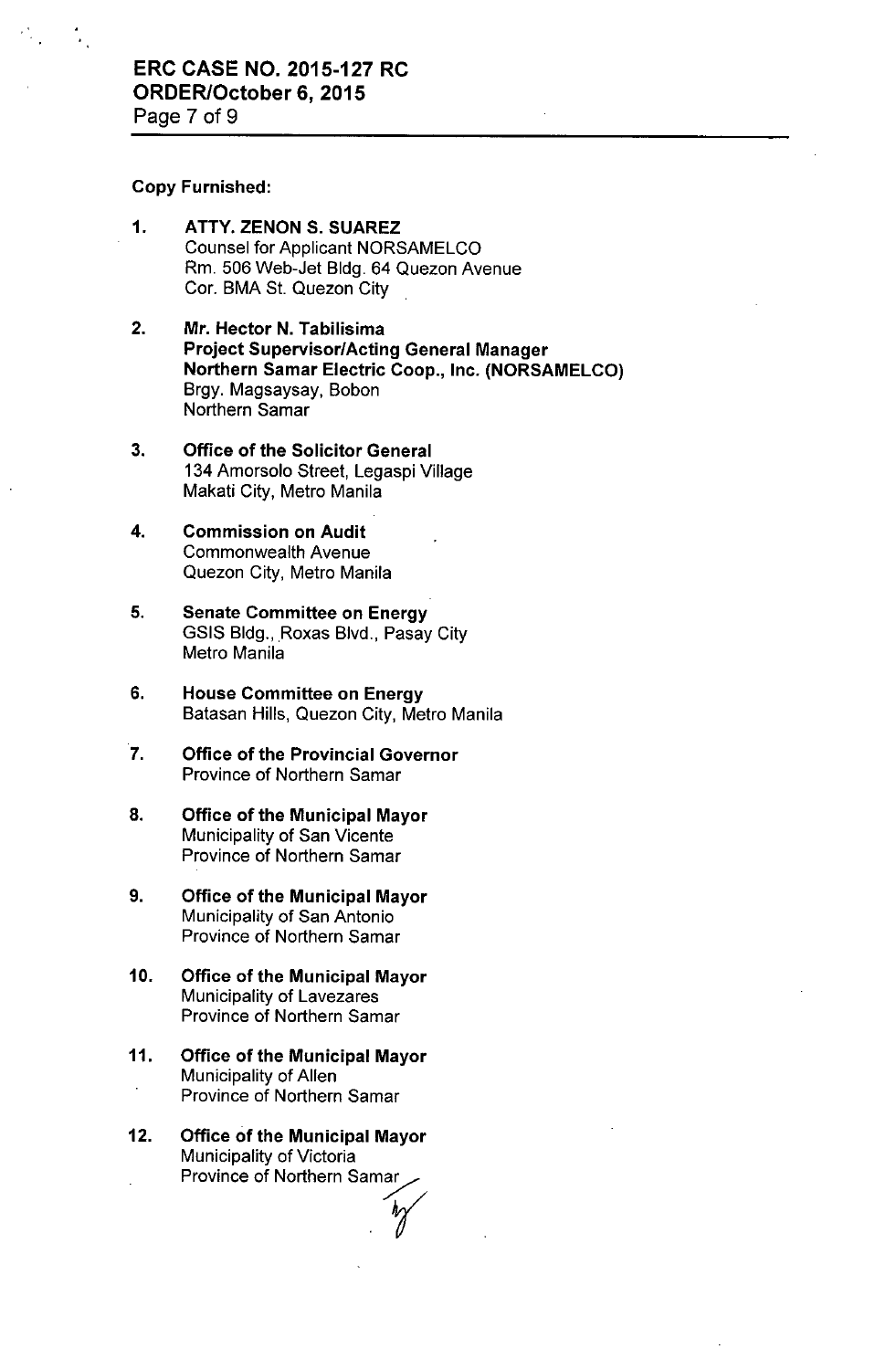- 13. Office of the Municipal Mayor Municipality of San Isidro Province of Northern Samar
- 14. Office of the Municipal Mayor Municipality of Rosario Province of Northern Samar
- 15. Office of the Municipal Mayor Municipality of San Jose Province of Northern Samar
- 16. Office of the Municipal Mayor Municipality of Sobon Province of Northern Samar
- 17. Office of the Municipal Mayor Municipality of Lope de Vega Province of Northern Samar
- 18. Office of the Municipal Mayor Municipality of Catarman Province of Northern Samar
- 19. Office of the Municipal Mayor Municipality of Mondragon Province of Northern Samar
- 20. Office of the Municipal Mayor Municipality San Roque Province of Northern Samar
- 21. Office of the Municipal Mayor Municipality of Silvino Lobos Province of Northern Samar
- 22. Office of the Municipal Mayor Municipality of Pambujan Province of Northern Samar
- 23. Office of the Municipal Mayor Municipality of Las Navas Province of Northern Samar
- 24. Office of the Municipal Mayor Municipality of Laoang Province of Northern Samar
- 25. Office of the Municipal Mayor Municipality of Catubig Province of Northern Samar